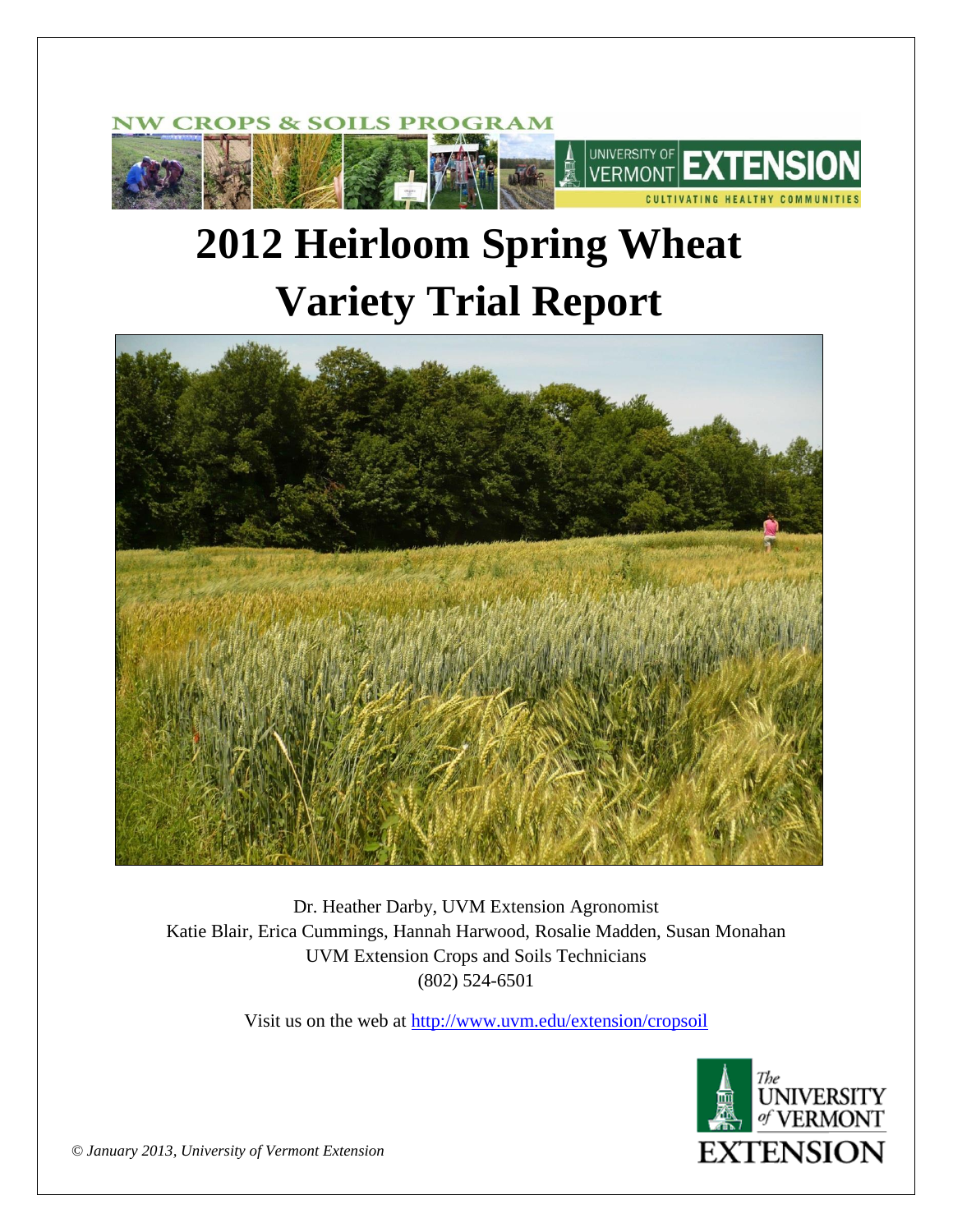#### **2012 HEIRLOOM SPRING WHEAT VARIETY TRIAL**

Dr. Heather Darby, University of Vermont Extension [Heather.Darby\[at\]uvm.edu](mailto:Heather.Darby@uvm.edu?subject=2012%20Heirloom%20Spring%20Wheat%20Variety%20Trial)

## **INTRODUCTION**

UVM Extension began its heirloom spring wheat project in 2007 to determine whether heirloom varieties developed before 1950 could thrive in Vermont's climate. Many consumers are interested in heirloom wheat as they feel it has better flavor, while many farmers are also interested in heirloom wheat varieties as they may have superior genetics that are better adapted to the challenging growing conditions in the Northeast. This variety trial was established to determine which heirloom spring wheat varieties are viable in Vermont's growing conditions. Three Vermont heirloom varieties have been re-introduced through this project. Defiance, Champlain and Surprise were developed by famed Vermont plant breeder, Cyrus Pringle during the late 1800s. In addition to the heirloom varieties, AC Barrie and Scarlet, modern spring wheat varieties commonly grown in the Northeast, were planted as a comparison.

# **MATERIALS AND METHODS**

Fifteen heirloom and two modern varieties of hard red spring wheat (HRSW) were planted at Borderview Research Farm in Alburgh, VT on 6-Apr 2012. Fifteen heirloom and three modern varieties of HRSW were planted at Butterworks Farm in Westfield, VT on 18-Apr 2012 (Table 1). The experimental plot design was a randomized complete block with four replications at both Butterworks Farm and Borderview Research Farm.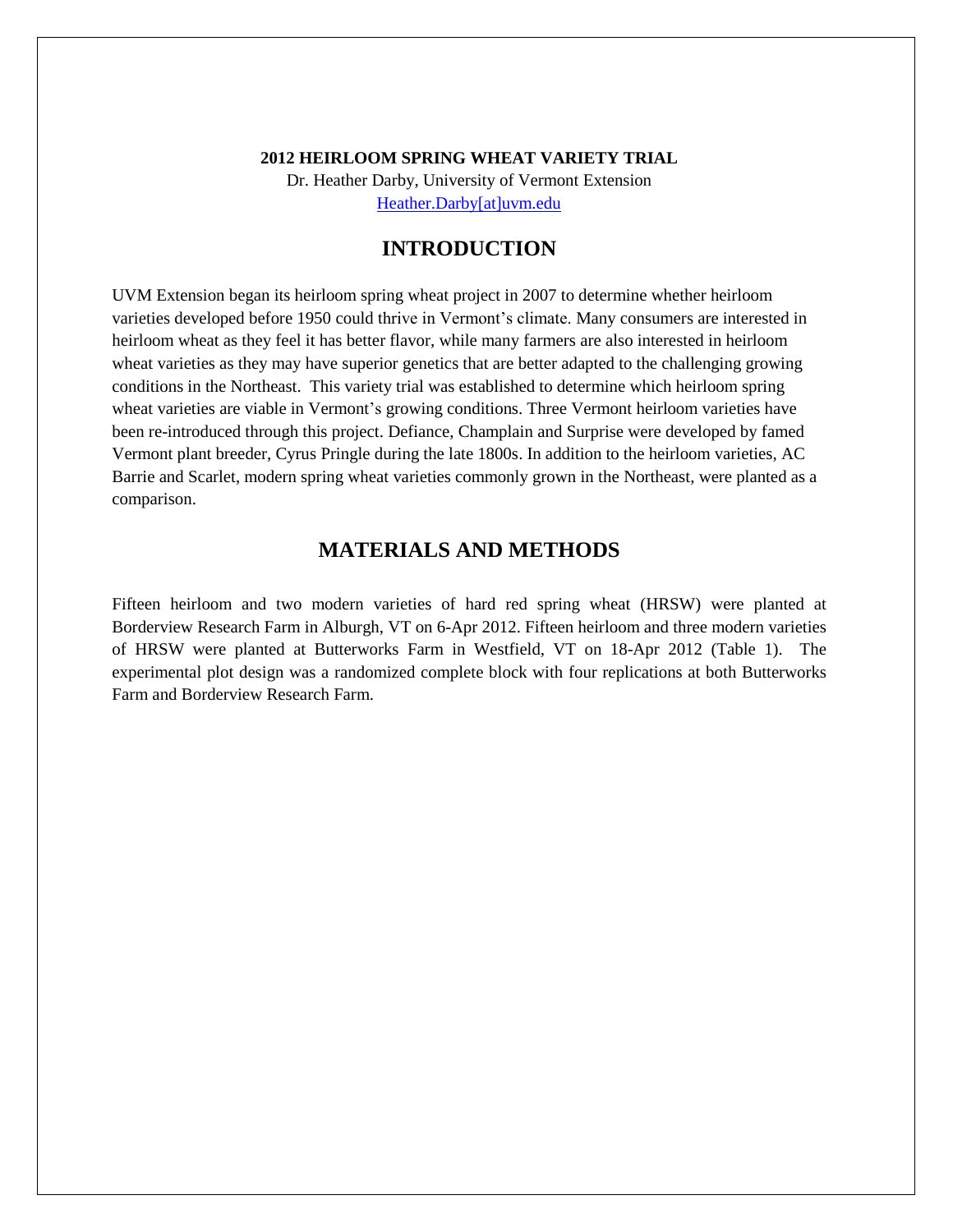| <b>Variety</b>      | Developed in    | Pedigree                             | <b>Release Date</b> |
|---------------------|-----------------|--------------------------------------|---------------------|
| <b>AC</b> Barrie    | Sask. Canada    | Neepawa/Columbus//BW90               | 1996                |
| Ceres <sub>05</sub> | North Dakota    | Marquis/Kota                         | 1926                |
| Champlain           | Vermont         | <b>Black Sea/Golden Drop</b>         | 1870                |
| Defiance            | Vermont         | Golden Drop/White Hamburg            | 1878                |
| Hope                | South Dakota    | Yaroslav emmer/Marquis               | 1927                |
|                     |                 | Marquis/Kota; Sister selection of    |                     |
| Komar               | North Dakota    | Ceres                                | 1930                |
| Ladoga              | Leningrad, Rus. |                                      | 1916                |
| Marquis             | Ont. Canada     | Hard Red Calcutta/Red Fife           | 1910                |
| Megantic            | Que. Canada     |                                      | 2008                |
| Mida 05             | North Dakota    | Mercury//Ceres/Double Cross          | 1944                |
| Mida 06             | North Dakota    | Mercury//Ceres/Double Cross          | 1944                |
| Red Bobs            | Sask. Canada    | Selection from fields of Bobs        | 1926                |
| Reliance            | Oregon          | Kanred/Marquis                       | 1926                |
| Scarlet             | Washington      | Too many to list                     | 1998                |
| Spinkcota           | Washington      | Preston sel./red durum//Preston sel. | 1944                |
| Supreme             | Sask. Canada    | Selection from Red Bobs              | 1922                |
| Surprise            | Vermont         | Chile Club/Michigan Club             | 1909                |
| Thatcher            | Minnesota       | Marquis/Ilumillo//Marquis/Kanred     | 1934                |

**Table 1. Varietal information of the heirloom spring wheat, 2012.**

The seedbeds at both locations were prepared by conventional tillage methods. All plots were managed with practices similar to those used by producers in the surrounding areas (Table 2). The plots at both locations were seeded with a Kincaid cone seeder and harvested with an Almaco SPC50 small plot combine. Alburgh plots were seeded on 6-Apr and harvested on 31-July. The plots at the Westfield location were planted on 18-Apr and harvested on 6-Aug. Plant populations were determined on 6-May at both the Alburgh site and the Westfield site. The harvest area at both locations was 5 feet by 20 feet.

At the time of harvest, plant heights were measured excluding the awns. In Alburgh, a visual estimate of what percent a plot was lodged and the severity of lodging was recorded based on a visual rating with a 0 – 5 scale, where 0 indicates no lodging and 5 indicates severe lodging and a complete crop loss. There was no lodging of varieties at the Westfield location. In addition, grain moisture, test weight and yield were calculated.

Following harvest, seed was cleaned with a small Clipper cleaner (A.T. Ferrell, Bluffton, IN). An approximate one pound subsample was collected to determine quality. Quality measurements included standard testing parameters used by commercial mills. Test weight was measured by the weighing of a known volume of grain. Generally the heavier the wheat is per bushel, the higher baking quality. The acceptable test weight for bread wheat is 56-60 lbs per bushel. Once test weight was determined, the samples were then ground into flour using the Perten LM3100 Laboratory Mill. At this time, flour was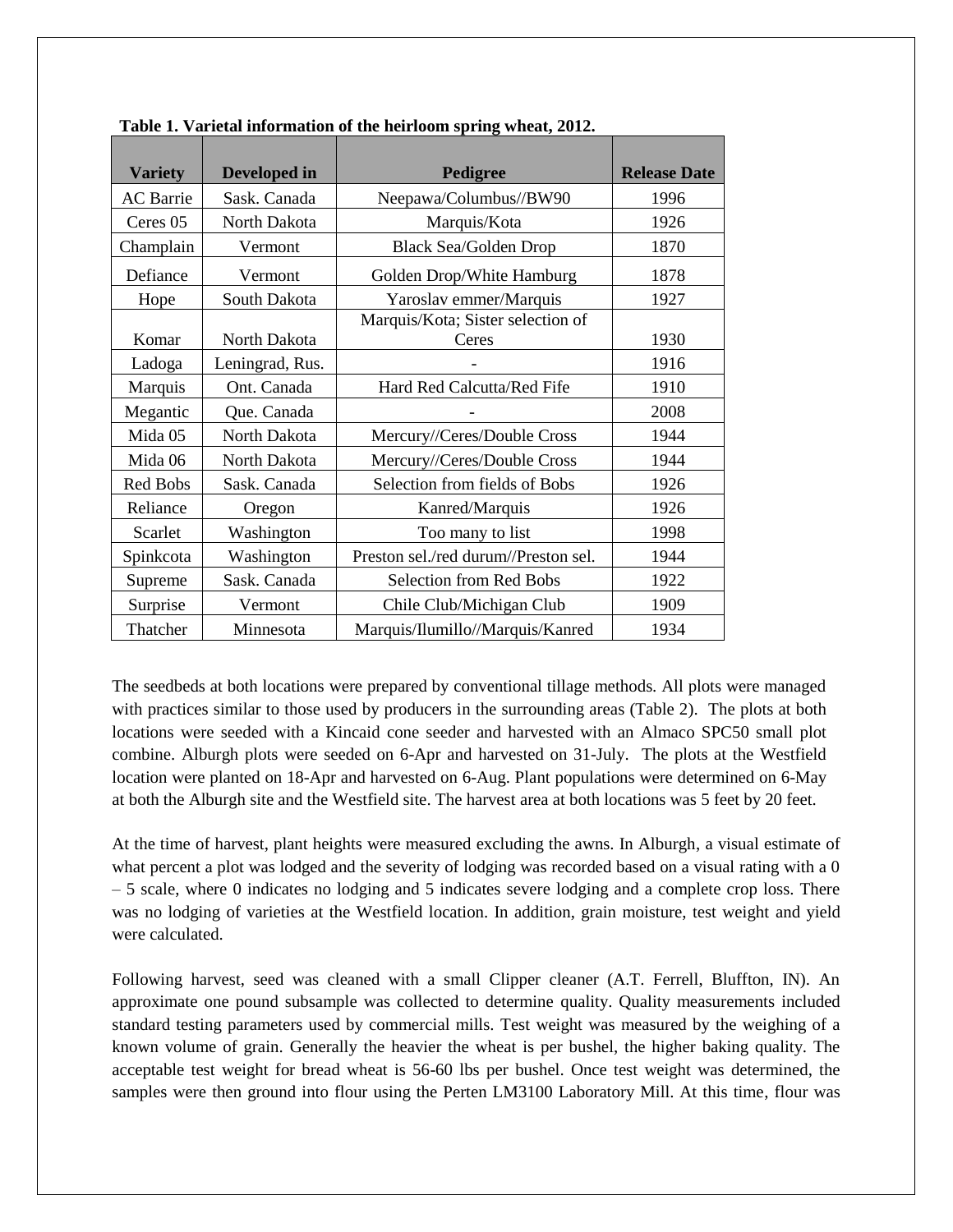evaluated for its protein content, falling number and mycotoxin levels. Grains were analyzed for protein content using the Perten Inframatic 8600 Flour Analyzer. Grain protein affects gluten strength and loaf volume. Most commercial mills target 12-15% protein. Protein was calculated on a 12% moisture and 14% moisture basis. The determination of falling number (AACC Method 56-81B, AACC Intl., 2000) was measured on the Perten FN 1500 Falling Number Machine. The falling number is related to the level of sprout damage that has occurred in the grain. It is measured by the time it takes, in seconds, for a stirrer to fall through a slurry of flour and water to the bottom of the tube. Falling numbers greater than 350 indicate low enzymatic activity and sound quality wheat. A falling number lower than 200 indicates high enzymatic activity and poor quality wheat. Deoxynivalenol (DON) analysis was analyzed using Veratox DON 5/5 Quantitative test from the NEOGEN Corp. This test has a detection range of 0.5 to 5 ppm. Samples with DON values greater than 1 ppm are considered unsuitable for human consumption.

|                            | <b>Borderview Research Farm</b><br>Alburgh, VT | <b>Butterworks Farm</b><br><b>Westfield, VT</b> |
|----------------------------|------------------------------------------------|-------------------------------------------------|
| Soil type                  | Benson rocky silt loam                         | Dixfield sandy loam                             |
| Previous crop              | Sunflowers                                     | Spring wheat                                    |
| Row spacing (in.)          | 6                                              | 6                                               |
| Seeding rate lbs $ac^{-1}$ | 100                                            | 100                                             |
| Replicates                 | 4                                              | 4                                               |
| Planting date              | 6-Apr                                          | $18-Apr$                                        |
| Harvest date               | $31-Jul$                                       | $6 - Aug$                                       |
| Harvest area (ft.)         | 5x20                                           | 5x20                                            |
| Tillage operations         | Fall plow, disc, & spike-<br>toothed harrow    | Fall plow, disc, & spike-<br>toothed harrow     |

|  |  | Table 2. General plot management for trials. |  |  |
|--|--|----------------------------------------------|--|--|
|--|--|----------------------------------------------|--|--|

Variations in yield and quality can occur because of variations in genetics, soil, weather and other growing conditions. Statistical analysis makes it possible to determine whether a difference among treatments is real or whether it might have occurred due to other variations in the field. All data was analyzed using a mixed model analysis where replicates were considered random effects. The LSD procedure was used to separate treatment means when the F-test was significant. At the bottom of each table, a LSD value is presented for each variable (e.g. yield). Least Significant Differences (LSDs) at the 10% level (0.10) of probability are shown. Where the difference between two treatments within a column is equal to or greater than the LSD value at the bottom of the column, you can be sure in 9 out of 10 chances that there is a real difference between the two values. Treatments that were not significantly lower in performance than the highest value in a particular column are indicated with an asterisk. In the

example at right, treatment A is significantly different from treatment C but not from treatment B. The difference between A and B is equal to 400, which is less than the LSD value of 500. This means that these treatments did not differ in yield. The difference between A and C is equal to 650, which is greater than the LSD value of 500. This means that the yields of these treatments were significantly different from one another.

| <b>Variety</b> | Yield |
|----------------|-------|
| A              | 1600* |
| B              | 1200* |
| C              | 950   |
| LSD(0.10)      | 500   |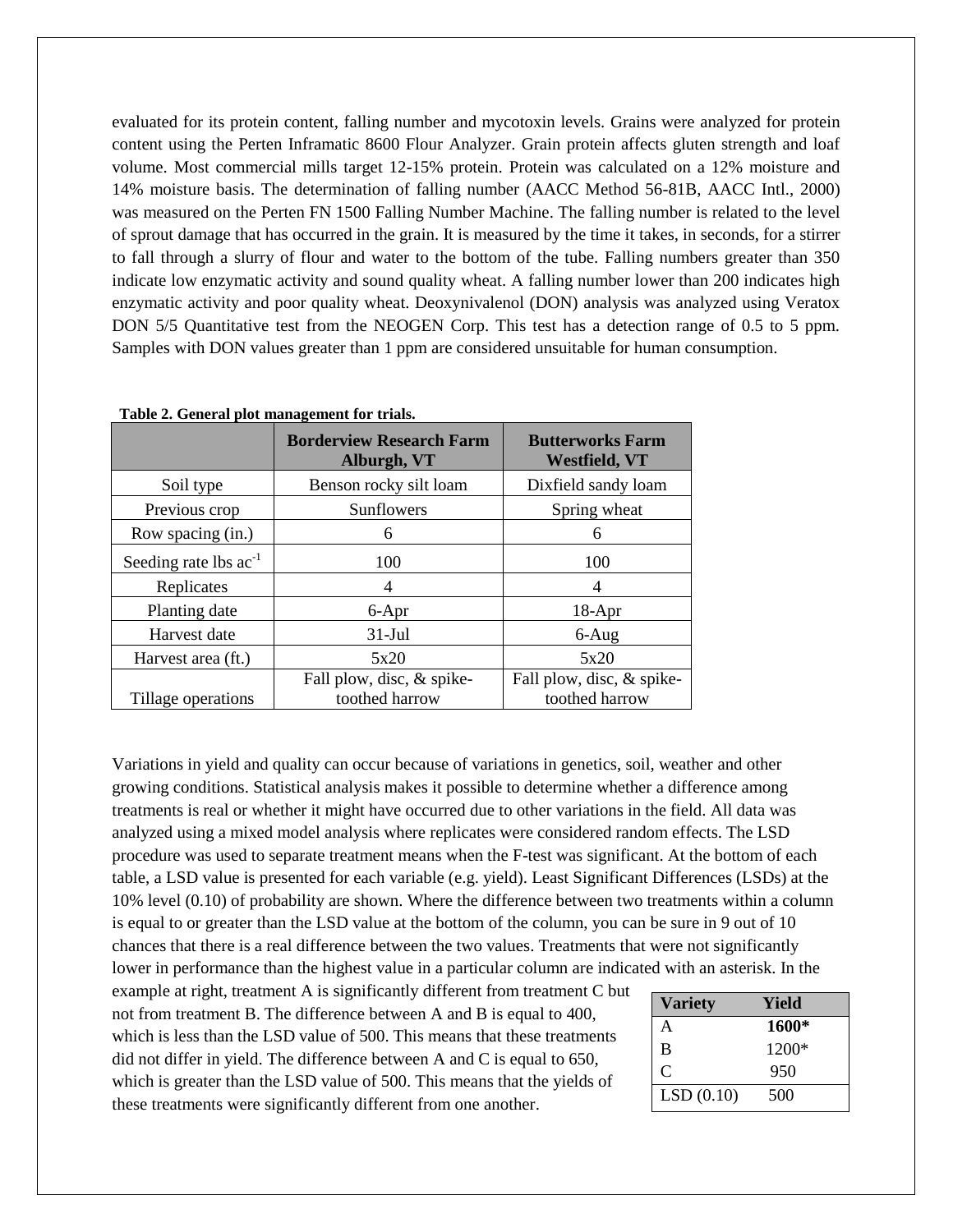### **RESULTS**

In Alburgh, VT, temperature and precipitation data for the 2012 heirloom spring wheat growing season were collected with an on-site Davis Instruments Vantage Pro2 weather station (Table 3). For the Westfield location, data was taken from the Northeast Regional Climate Center data for nearby Newport, VT (Table 4). From planting to harvest, there was an accumulation of approximately 4768 Growing Degree Days (GDDs) in Alburgh. This was 267 GDDs more than the 30-year average. In Westfield, there were approximately 4264 GDDs from planting to harvest, 102 GDDs more than the 30 year average. There was an overall less than average precipitation throughout the season and in both locations.

| April  | May  | June                                      | July   | August |
|--------|------|-------------------------------------------|--------|--------|
| 44.9   | 60.5 | 67.0                                      | 71.4   | 71.1   |
| 0.1    | 4.1  | 1.2                                       | 0.8    | 2.3    |
|        |      |                                           |        |        |
| 2.6    | 3.9  | 3.2                                       | 3.8    | 2.9    |
| $-0.2$ | 0.5  | $-0.5$                                    | $-0.4$ | $-1.0$ |
|        |      |                                           |        |        |
| 396    | 884  | 1046                                      | 1221   | 1211   |
| 12     | 128  | 32                                        | 23     | 72     |
|        |      | $\sim$ $\sim$ $\sim$ $\sim$ $\sim$ $\sim$ |        |        |

**Table 3: Temperature and precipitation summary for Borderview Research Farm, 2012.**

Based on weather data from on-site Davis Instruments Vantage Pro2 weather station with a Weatherlink data logger. Historical averages are for 30 years of NOAA data from Burlington, VT (1981-2010).

\*Precipitation data from June-August is based on Northeast Regional Climate Center data from an observation station in Burlington, VT.

| Westfield, VT                     | April  | May  | June   | July   | August |
|-----------------------------------|--------|------|--------|--------|--------|
| Average temperature $(^{\circ}F)$ | 41.8   | 56.7 | 63.0   | 67.9   | 68.1   |
| Departure from normal             | $-0.9$ | 1.9  | $-0.8$ | $-0.1$ | 2.0    |
|                                   |        |      |        |        |        |
| Precipitation (inches)            | 3.2    | 3.6  | 4.0    | 3.6    | 2.8    |
| Departure from normal             | 0.4    | 0.0  | 0.0    | $-0.7$ | $-1.8$ |
|                                   |        |      |        |        |        |
| Growing Degree Days (base 32°F)   | 336    | 769  | 928    | 1112   | 1119   |
| Departure from normal             | 4      | 64   | $-25$  |        | 63     |

| Table 4. Temperature and precipitation summary for Butterworks Farm, 2012. |  |  |
|----------------------------------------------------------------------------|--|--|
|                                                                            |  |  |

Precipitation and temperature data is based on Northeast Regional Climate Center data from an observation station in Newport, VT. Historical averages are for 30 years of NOAA data from Newport, VT (1981-2010).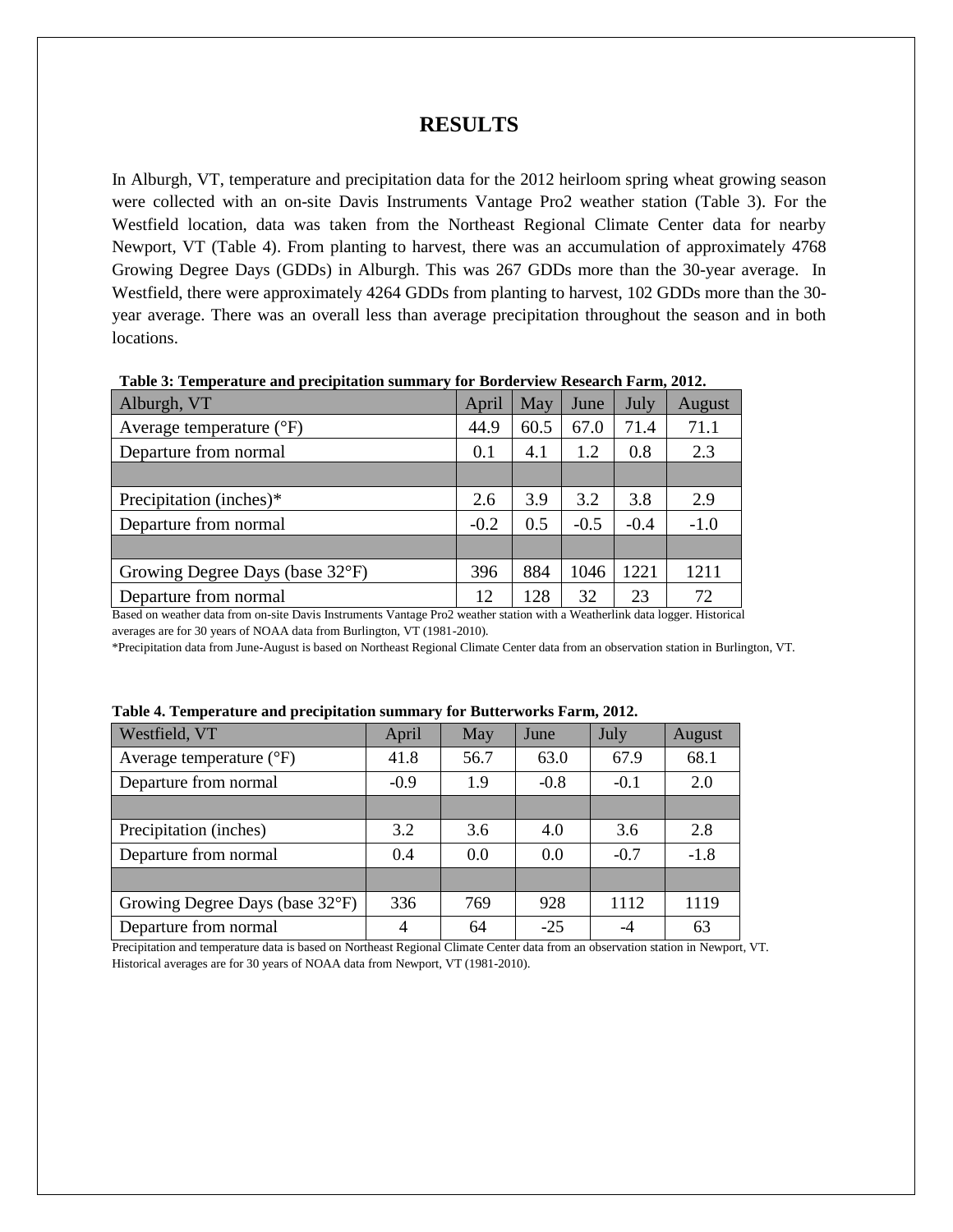#### **Borderview Research Farm:** *Wheat yield and quality*

| <b>Variety</b>   | Height    | Lodging       | <b>Severity</b> | <b>Yield</b>                  | <b>Moisture</b> | <b>Test</b><br>weight    |
|------------------|-----------|---------------|-----------------|-------------------------------|-----------------|--------------------------|
|                  | in        | $\frac{0}{0}$ | $(1-5)$         | $\text{lbs}$ ac <sup>-1</sup> | $\frac{0}{0}$   | $\ln b$ bu <sup>-1</sup> |
| <b>AC</b> Barrie | 39.4      | $41.3*$       | 2.75            | 1879                          | 11.4            | $60.8*$                  |
| Ceres 05         | 36.8      | 73.3          | 3.63            | 1236                          | 11.2            | 59.5                     |
| Champlain        | 44.1      | 28.8*         | $1.75*$         | 1502                          | 10.2            | 59.0                     |
| Defiance         | 42.8      | $22.5*$       | $2.00*$         | 2211                          | 10.5            | 59.6                     |
| Hope             | 38.0      | 60.0          | 3.75            | 1566                          | 11.9            | 58.8                     |
| Komar            | 43.2      | 52.0          | 2.50            | 1413                          | 11.7            | 59.8*                    |
| Ladoga           | 41.5      | 46.3          | $1.00*$         | 1644                          | 10.8            | 59.0                     |
| Marquis          | 39.2      | 75.0          | $1.75*$         | 1920                          | 10.4            | $60.5*$                  |
| Mida 05          | 42.0      | 65.0          | 3.25            | 1591                          | 11.8            | $60.4*$                  |
| Mida 06          | 41.1      | 76.8          | 4.00            | 1725                          | 12.0            | 59.8*                    |
| <b>Red Bobs</b>  | 42.3      | 28.8*         | $1.50*$         | 2091                          | 11.8            | $60.3*$                  |
| Reliance         | 42.1      | 18.8*         | $1.50*$         | 1981                          | 10.7            | 59.8*                    |
| Scarlet          | 41.4      | $12.5*$       | $1.25*$         | 2035                          | 11.5            | 59.5                     |
| Spinkcota        | 42.6      | 51.3          | 2.50            | 1527                          | 11.1            | $61.0*$                  |
| Supreme          | 40.5      | 60.0          | 3.00            | 2408                          | 10.7            | 59.1                     |
| Surprise         | 42.1      | $10.0*$       | $1.00*$         | 1379                          | 12.3            | 58.4                     |
| Thatcher         | 42.9      | $22.5*$       | $2.00*$         | 1393                          | 11.0            | 59.3                     |
| LSD(0.10)        | <b>NS</b> | 34.2          | 1.30            | <b>NS</b>                     | <b>NS</b>       | 1.3                      |
| Trial mean       | 41.3      | 43.8          | 2.30            | 1735                          | 11.2            | 59.7                     |

**Table 5. Heirloom spring wheat harvest results for Alburgh, VT, 2012.**

\*Treatments that did not perform significantly lower than the top-performing treatment in a particular column are indicated with an asterisk.

NS- Treatments were not significantly different from one another.

Treatments indicated in **bold** had the top observed performance in a particular column.

At the Alburgh, VT location plant heights were measured on 31-Jul. The average height was 41.3 inches (Table 5). A visual estimation of lodging (%) were performed at the Alburgh location on 31-Jul. Lodging is defined as, the collapse of top heavy plants, particularly grain crops because of excess growth or beating by rain. If lodging was present, its severity was recorded based on a 1 to 5 scale with 1 being indicating the entire plot could be harvested with the plot combine and 5 signifying an inability to harvest the plot. The average lodging was 43.8% with the average severity being 2.30. There was no significant difference in yield among heirloom varieties (Figure 1). The average yield for the trial was 1735 lbs per acre. The average moisture for the Alburgh location was 11.2% and the highest test weight was in the variety 'Spinkcota' (61 lbs per bushel).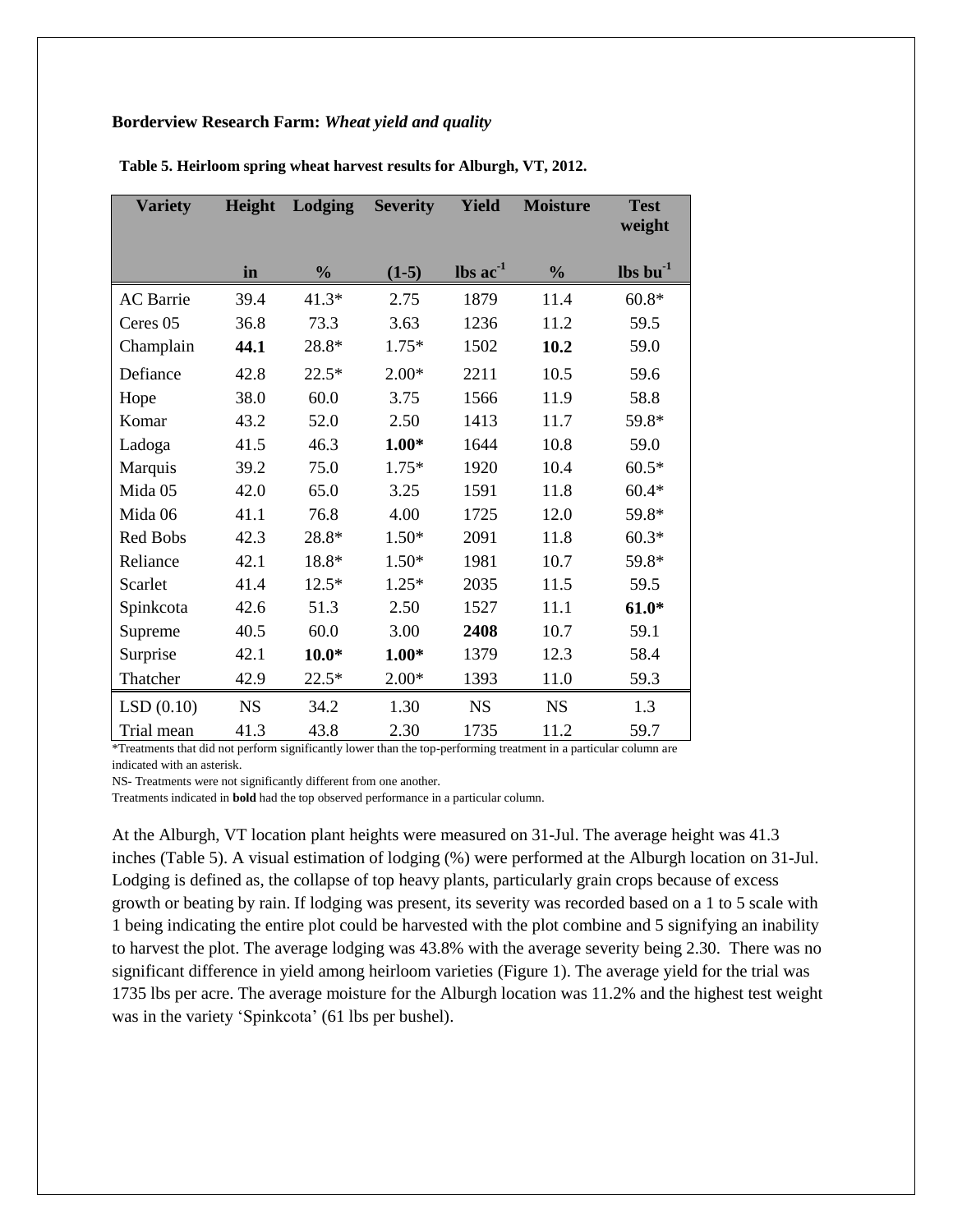

**Figure 1. Yield and protein of heirloom spring wheat varieties grown in Alburgh, VT, 2012. Treatments that share a letter did not differ significantly by variety (p=0.10.) There was no significant difference in yield by variety.**

Protein levels at the Alburgh site ranged from 13.2 to 14.9 percent. Champlain had the highest CP concentrations but was not significantly different than Spinkcota, Marquis, Midas 05, AC Barrie, Ceres05, Hope and Komar. All of the varieties grown in Alburgh had high falling numbers over 250 seconds. The average falling number was 429 seconds, which once again indicates low enzymatic activity and sound quality wheat. Varieties grown in Alburgh had DON levels of 1.0 ppm or less, which is within acceptable levels for human consumption.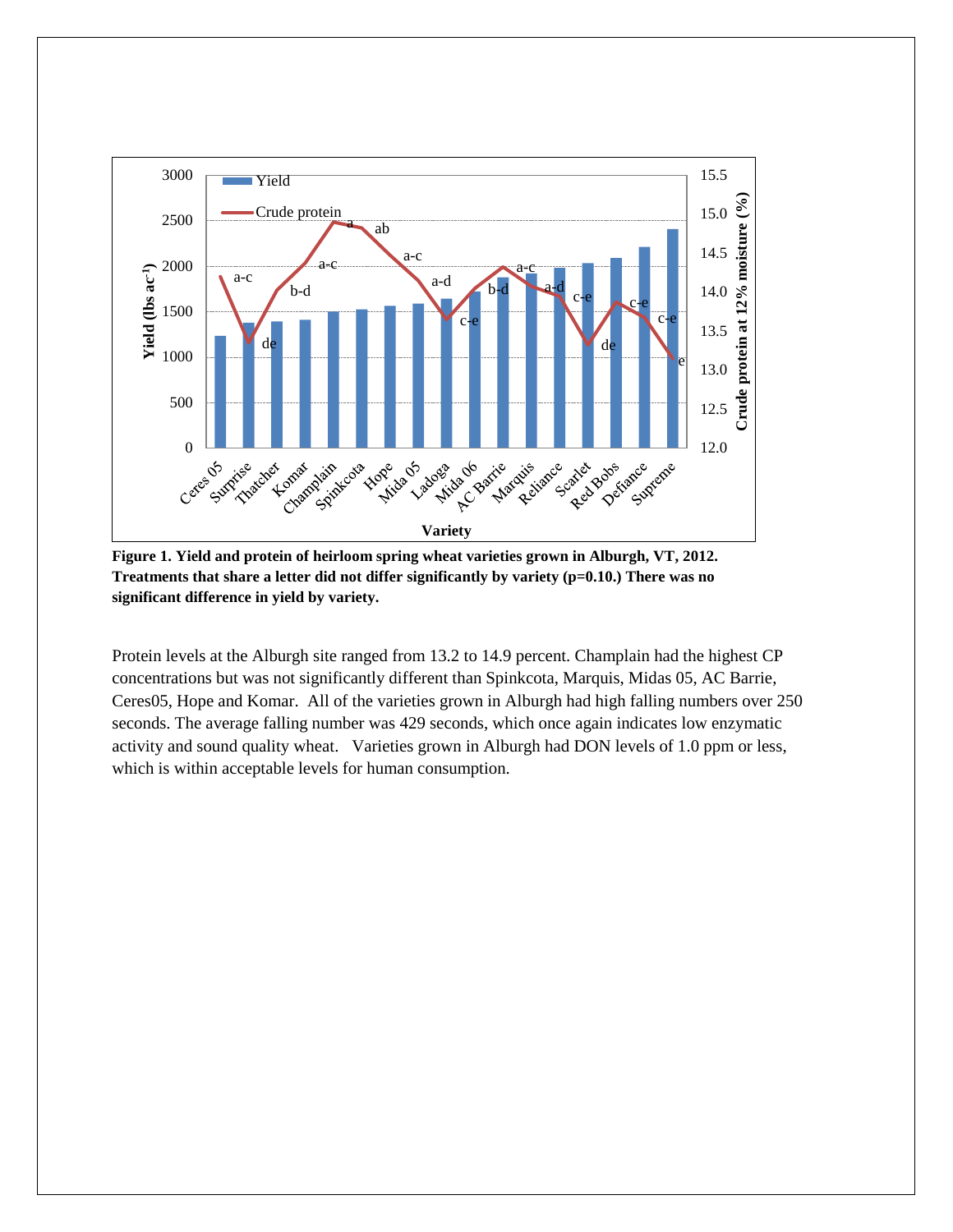| <b>Variety</b>   | Crude protein at<br>12% moisture | Crude protein at<br>14% moisture | <b>Falling</b><br>number | <b>DON</b> |
|------------------|----------------------------------|----------------------------------|--------------------------|------------|
|                  | $\frac{0}{0}$                    | $\frac{0}{0}$                    | <b>Sec</b>               | <b>PPM</b> |
| <b>AC</b> Barrie | $14.3*$                          | $14.0*$                          | 469*                     | 0.6        |
| Ceres 05         | $14.2*$                          | 13.9*                            | 411                      | $0.4*$     |
| Champlain        | $14.9*$                          | $14.5*$                          | 426                      | $0.4*$     |
| Defiance         | 13.7                             | 13.4                             | 427                      | $0.3*$     |
| Hope             | $14.5*$                          | $14.1*$                          | 448*                     | 0.5        |
| Komar            | $14.4*$                          | $14.1*$                          | 429                      | $0.3*$     |
| Ladoga           | 13.7                             | 13.4                             | 443*                     | $0.2*$     |
| Marquis          | $14.1*$                          | 13.8*                            | 472*                     | $0.2*$     |
| Mida 05          | $14.2*$                          | 13.8*                            | 420                      | 0.7        |
| Mida 06          | 14.1                             | 13.7*                            | 412                      | 0.7        |
| Red Bobs         | 13.9                             | 13.6                             | 420                      | $0.4*$     |
| Reliance         | 14.0                             | 13.7                             | 421                      | $0.4*$     |
| Scarlet          | 13.3                             | 13.0                             | 414                      | 1.0        |
| Spinkcota        | 14.8*                            | $14.5*$                          | 402                      | $0.4*$     |
| Supreme          | 13.2                             | 12.9                             | $451*$                   | $0.4*$     |
| Surprise         | 13.4                             | 13.0                             | 407                      | 0.6        |
| Thatcher         | 14.0                             | 13.7                             | 415                      | $0.4*$     |
| LSD(0.10)        | 0.8                              | 0.8                              | 34                       | 0.3        |
| Trial mean       | 14.0                             | 13.7                             | 429                      | 0.4        |

|  | Table 6: Quality of heirloom spring wheat for Alburgh, VT, 2012. |  |  |
|--|------------------------------------------------------------------|--|--|
|  |                                                                  |  |  |

\*Treatments that did not perform significantly lower than the top-performing treatment in a particular column are indicated with an asterisk. Treatments indicated in **bold** had the top observed performance in a particular column.

#### **Butterworks Farm, Westfield, VT:** *Wheat yield and quality.*

At the Westfield location, plant height was measured on 6-Aug. The average height throughout the wheat was 38.4. However, Champlain exceeded the average height and stood 43.9 inches, though this was not significantly taller than five other varieties which included Defiance, Komar, Marquis, Reliance and Spinckota (Table 7). The average 2012 yield in Westfield was 771 lbs  $ac^{-1}$  (Table 6, Figure 2). Ladoga was the highest yielding heirloom (1152 lbs per acre). A modern variety, Megantic had the highest test weight of the varieties at 60.5 lbs per bushel. The average test weight for the trial was 56.4 lbs per bushel, which is low compared to the standard of 60 lbs bu<sup>-1</sup>. Grain protein levels in Westfield averaged 12.8% and ranged from 12.0 to 13.6 %. The average falling number for the heirloom wheat was 379 seconds which indicates low enzymatic activity and sound quality wheat. Megantic had the highest falling number (471 seconds), while Champlain had the lowest falling number (317 seconds). All of the varieties had levels of DON below the 1.0 ppm limit for human consumption.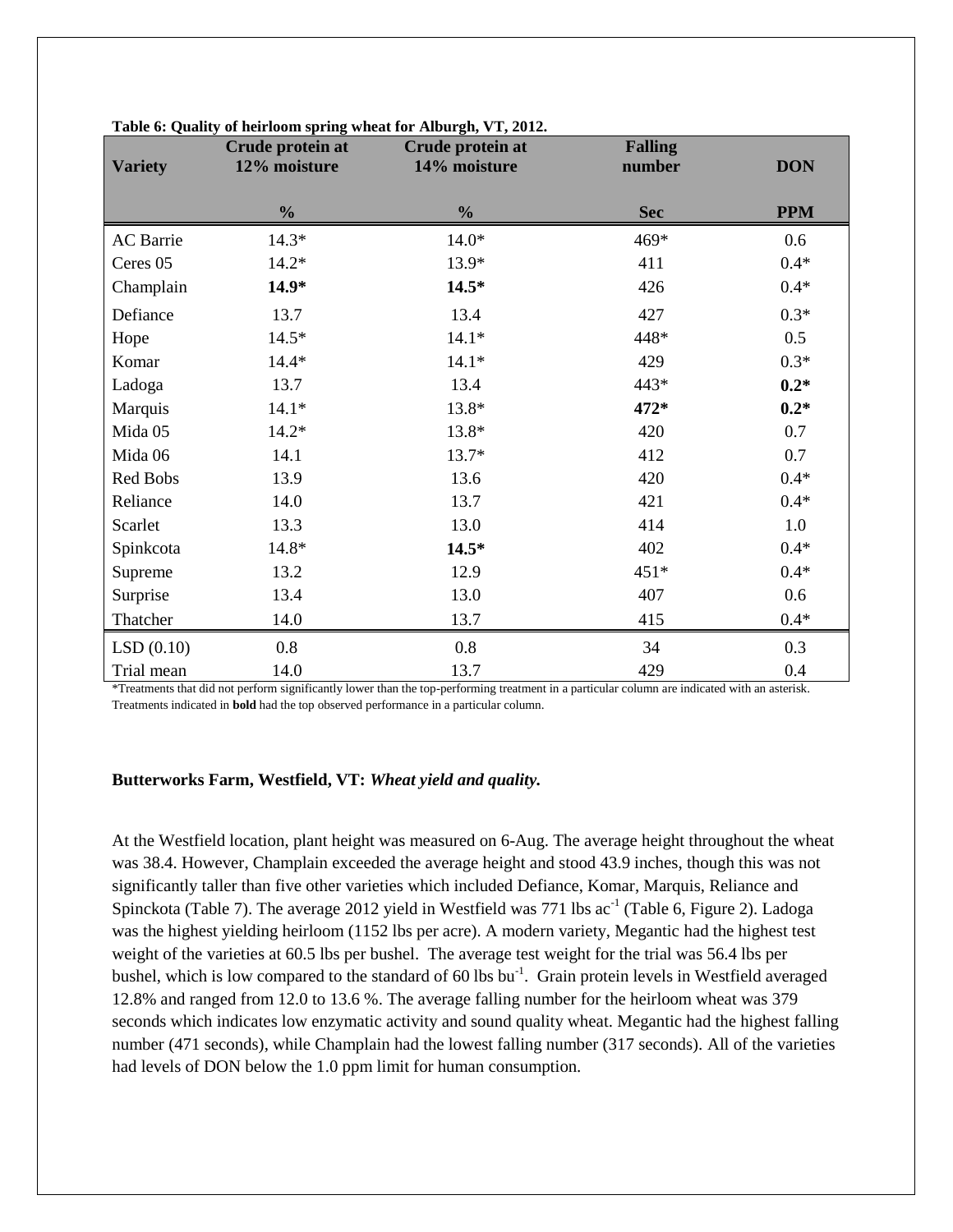

**Figure 2: Yield and protein of heirloom spring wheat varieties grown in Westfield, VT. Treatments that share a letter did not differ significantly by variety (p=0.10, compare lowercase letters for yield and capital letters for crude protein).**

| <b>Variety</b> | $v_{\rm max}$<br>Height | <b>Yield</b>                  | $\mathbf{u}$ and $\mathbf{v}$ and $\mathbf{v}$ and $\mathbf{v}$ and $\mathbf{v}$ are $\mathbf{v}$ and $\mathbf{v}$ and $\mathbf{v}$ and $\mathbf{v}$ and $\mathbf{v}$ and $\mathbf{v}$ and $\mathbf{v}$ and $\mathbf{v}$ and $\mathbf{v}$ and $\mathbf{v}$ and $\mathbf{v}$ and $\mathbf{v}$ and<br><b>Harvest</b><br>moisture | <b>Test</b><br>weight          | <b>Crude</b><br>protein at<br>12%<br>moisture | <b>Crude</b><br>protein at<br>14%<br>moisture | <b>Falling</b><br>number | <b>DON</b> |
|----------------|-------------------------|-------------------------------|--------------------------------------------------------------------------------------------------------------------------------------------------------------------------------------------------------------------------------------------------------------------------------------------------------------------------------|--------------------------------|-----------------------------------------------|-----------------------------------------------|--------------------------|------------|
|                | inches                  | $\text{lbs}$ ac <sup>-1</sup> | $\frac{0}{0}$                                                                                                                                                                                                                                                                                                                  | $\mathbf{lbs}\mathbf{bu}^{-1}$ | $\frac{0}{0}$                                 | $\frac{0}{0}$                                 | seconds                  | ppm        |
| AC Barrie      | 34.1                    | 854                           | 14.2                                                                                                                                                                                                                                                                                                                           | 56.0                           | $13.6*$                                       | $13.3*$                                       | 428                      | 0.33       |
| Ceres 05       | 32.0                    | 466                           | 16.3                                                                                                                                                                                                                                                                                                                           | 55.5                           | 12.9                                          | 12.6                                          | 423                      | 0.40       |
| Champlain      | 43.9*                   | 633                           | 16.1                                                                                                                                                                                                                                                                                                                           | 54.7                           | $13.4*$                                       | $13.1*$                                       | 317                      | 0.28       |
| Defiance       | $42.3*$                 | 881                           | 16.7                                                                                                                                                                                                                                                                                                                           | 56.8                           | 12.7                                          | 12.4                                          | 361                      | 0.30       |
| Hope           | 37.2                    | 701                           | 14.3                                                                                                                                                                                                                                                                                                                           | 56.5                           | 13.0                                          | 12.7                                          | 418                      | 0.45       |
| Komar          | $43.1*$                 | 826                           | 16.2                                                                                                                                                                                                                                                                                                                           | 56.9                           | $13.5*$                                       | $13.2*$                                       | 357                      | 0.53       |
| Ladoga         | 39.6                    | 1152*                         | 15.2                                                                                                                                                                                                                                                                                                                           | 57.4                           | 12.0                                          | 11.8                                          | 376                      | 0.23       |
| Marquis        | $40.5*$                 | 814                           | 14.9                                                                                                                                                                                                                                                                                                                           | 56.0                           | 12.5                                          | 12.2                                          | 372                      | 0.33       |
| Megantic       | 36.7                    | 766                           | 14.9                                                                                                                                                                                                                                                                                                                           | $60.5*$                        | 12.2                                          | 11.9                                          | 471*                     | 0.33       |
| Mida 05        | 38.0                    | 923                           | 16.7                                                                                                                                                                                                                                                                                                                           | 56.6                           | 12.7                                          | 12.4                                          | 353                      | 0.43       |
| Mida 06        | 38.0                    | 832                           | 15.2                                                                                                                                                                                                                                                                                                                           | 55.9                           | 13.0                                          | 12.7                                          | 364                      | 0.43       |
| Red Bobs       | 34.7                    | 779                           | 15.4                                                                                                                                                                                                                                                                                                                           | 56.3                           | 12.4                                          | 12.1                                          | 405                      | 0.58       |
| Reliance       | $40.7*$                 | 680                           | 15.6                                                                                                                                                                                                                                                                                                                           | 56.0                           | 12.6                                          | 12.3                                          | 344                      | 0.43       |
| Scarlet        | 33.6                    | 743                           | 15.2                                                                                                                                                                                                                                                                                                                           | 55.5                           | $13.2*$                                       | 12.9*                                         | 364                      | 0.53       |
| Spinckota      | $42.3*$                 | 808                           | 17.1                                                                                                                                                                                                                                                                                                                           | 58.8*                          | $13.5*$                                       | 13.2*                                         | 307                      | 0.38       |

**Table 7. Heirloom spring wheat harvest and quality data, Westfield, VT, 2012**